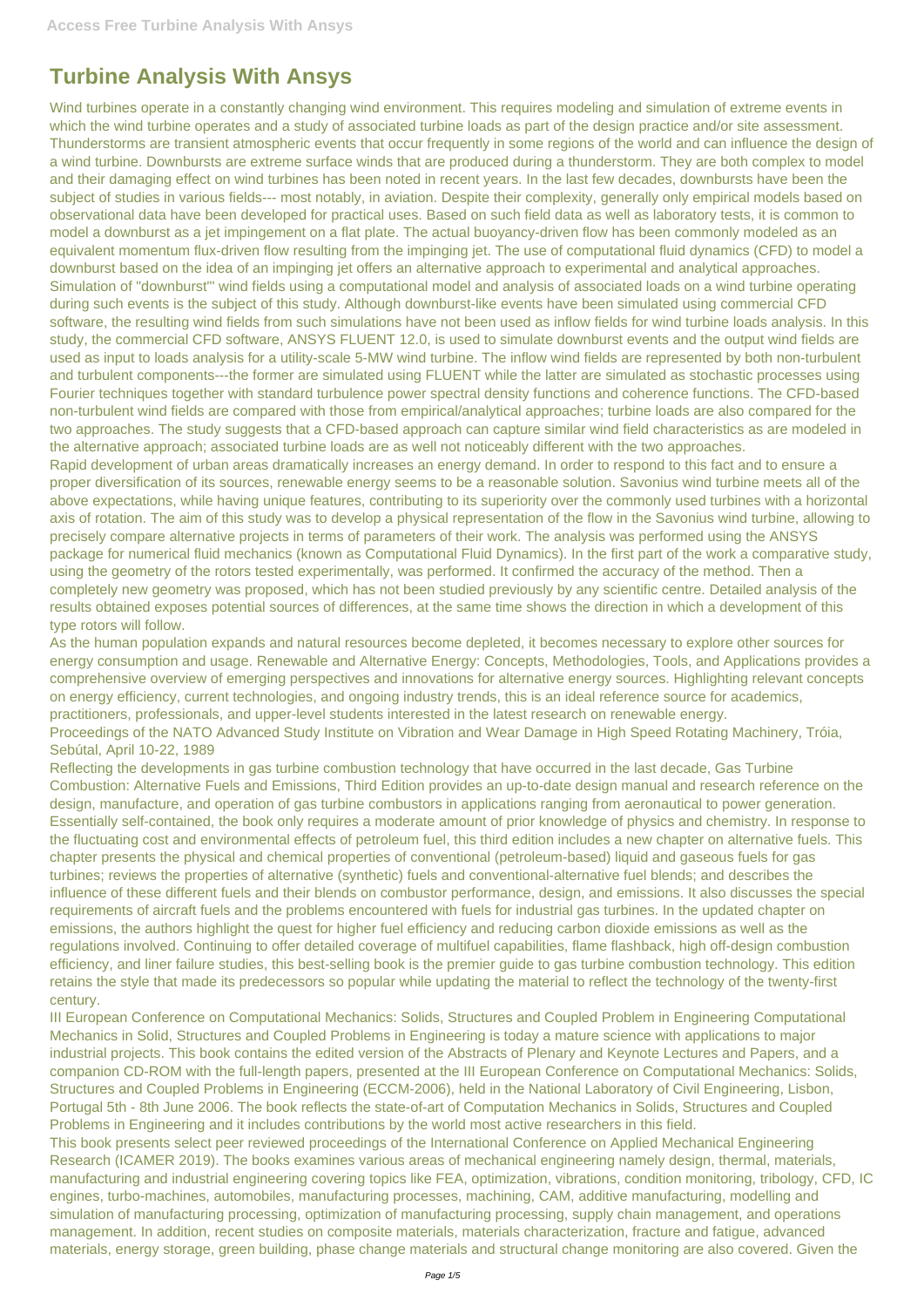contents, this book will be useful for students, researchers and professionals working in mechanical engineering and allied fields. The high-pressure oxidizer turbopump (HPOTP) consists of two centrifugal pumps, on a common shaft, that are directly driven by a hot-gas turbine. Pump shaft axial thrust is balanced in that the double-entry main inducer/impeller is inherently balanced and the thrusts of the preburner pump and turbine are nearly equal but opposite. Residual shaft thrust is controlled by a self-compensating, non-rubbing, balance piston. Shaft hang-up must be avoided if the balance piston is to perform properly. One potential cause of shaft hang-up is contact between the Phase 2 bearing support and axial spring cartridge of the HPOTP main pump housing. The status of the bearing support/axial spring cartridge interface is investigated under current loading conditions. An ANSYS version 4.3, three-dimensional, finite element model was generated on Lockheed's VAX 11/785 computer. A nonlinear thermal analysis was then executed on the Marshall Space Flight Center Engineering Analysis Data System (EADS). These thermal results were then applied along with the interference fit and bolt preloads to the model as load conditions for a static analysis to determine the gap status of the bearing support/axial spring cartridge interface. For possible further analysis of the local regions of HPOTP main pump housing assembly, detailed ANSYS submodels were generated using I-DEAS Geomod and Supertab (Appendix A). Sisk, Gregory A. Unspecified Center...

As environmental concerns have focused attention on the generation of electricity from clean and renewable sources wind energy has become the world's fastest growing energy source. The Wind Energy Handbook draws on the authors' collective industrial and academic experience to highlight the interdisciplinary nature of wind energy research and provide a comprehensive treatment of wind energy for electricity generation. Features include: An authoritative overview of wind turbine technology and wind farm design and development In-depth examination of the aerodynamics and performance of land-based horizontal axis wind turbines A survey of alternative machine architectures and an introduction to the design of the key components Description of the wind resource in terms of wind speed frequency distribution and the structure of turbulence Coverage of site wind speed prediction techniques Discussions of wind farm siting constraints and the assessment of environmental impact The integration of wind farms into the electrical power system, including power quality and system stability Functions of wind turbine controllers and design and analysis techniques With coverage ranging from practical concerns about component design to the economic importance of sustainable power sources, the Wind Energy Handbook will be an asset to engineers, turbine designers, wind energy consultants and graduate engineering students.

This volume comprises the proceedings of the 42nd National and 5th International Conference on Fluid Mechanics and Fluid Power held at IIT Kanpur in December, 2014.The conference proceedings encapsulate the best deliberations held during the conference. The diversity of participation in the conference, from academia, industry and research laboratories reflects in the articles appearing in the volume. This contributed volume has articles from authors who have participated in the conference on thematic areas such as Fundamental Issues and Perspectives in Fluid Mechanics; Measurement Techniques and Instrumentation; Computational Fluid Dynamics; Instability, Transition and Turbulence; Turbomachinery; Multiphase Flows; Fluid?Structure Interaction and Flow?Induced Noise; Microfluidics; Bio?inspired Fluid Mechanics; Internal Combustion Engines and Gas Turbines; and Specialized Topics. The contents of this volume will prove useful to researchers from industry and academia alike. Studies presented in this book cover these topics: composites, micro / nano materials and technology, steel and iron and technology, ceramic, metal alloy materials, polymer materials and technology, physics and chemistry materials and technology, building materials, energy materials and fuel technology, environmental friendly materials and waste recycling, biomaterials, chemical materials and processes, thin films, earthquake resistant structures, materials and design, surface engineering/coatings, modeling, analysis and simulation, materials forming and processes, materials machining, welding & joining, mechanical behavior

Advances in Renewable Energies Offshore is a collection of the papers presented at the 3rd International Conference on Renewable Energies Offshore (RENEW 2018) held in Lisbon, Portugal, on 8-10 October 2018. The 104 contributions were written by a diverse international group of authors and have been reviewed by an International Scientific Committee. The book is organized in the following main subject areas: - Modelling tidal currents - Modelling waves - Tidal energy devices (design, applications and experiments) - Tidal energy arrays - Wave energy devices (point absorber, multibody, applications, control, experiments, CFD, coastal OWC, OWC and turbines) - Wave energy arrays - Wind energy devices - Wind energy arrays - Maintenance and reliability - Combined platforms - Moorings, and - Flexible materials Advances in Renewable Energies Offshore collects recent developments in these fields, and will be of interest to academics and professionals involved in the above mentioned areas.

Wind Turbines addresses all those professionally involved in research, development, manufacture and operation of wind turbines. It provides a cross-disciplinary overview of modern wind turbine technology and an orientation in the associated technical, economic and environmental fields. It is based on the author's experience gained over decades designing wind energy converters with a major industrial manufacturer and, more recently, in technical consulting and in the planning of large wind park installations, with special attention to economics. The second edition accounts for the emerging concerns over increasing numbers of installed wind turbines. In particular, an important new chapter has been added which deals with offshore wind utilisation. All advanced chapters have been extensively revised and in some cases considerably extended

These are the fully refereed proceedings of the International Conference on Materials Science and Information Technology (MSIT 2011), held during the 16-18 September 2011 in Singapore. The main goal of the event was to provide an international scientific forum for the exchange of new ideas in a number of fields by permitting in-depth interaction via discussions with peers from around the world. Core areas of materials science and information technology, plus multi-disciplinary and interdisciplinary aspects are covered. Volume is indexed by Thomson Reuters CPCI-S (WoS).

Power and Energy Engineering are important and pressing topics globally, covering issues such as shifting paradigms of energy generation and consumption, intelligent grids, green energy and environmental protection. The 11th Asia-Pacific Power and Energy Engineering Conference (APPEEC 2019) was held in Xiamen, China from April 19 to 21, 2019. APPEEC has been an annual conference since 2009 and has been successfully held in Wuhan (2009 & 2011), Chengdu (2010 & 2017), Shanghai (2012 & 2014), Beijing (2013 & 2015), Suzhou (2016) and Guilin (2018), China. The objective of APPEEC 2019 was to provide scientific and professional interactions for the advancement of the fields of power and energy engineering. APPEEC 2019 facilitated the

exchange of insights and innovations between industry and academia. A group of excellent speakers have delivered keynote speeches on emerging technologies in the field of power and energy engineering. Attendees were given the opportunity to give oral and poster presentations and to interface with invited experts.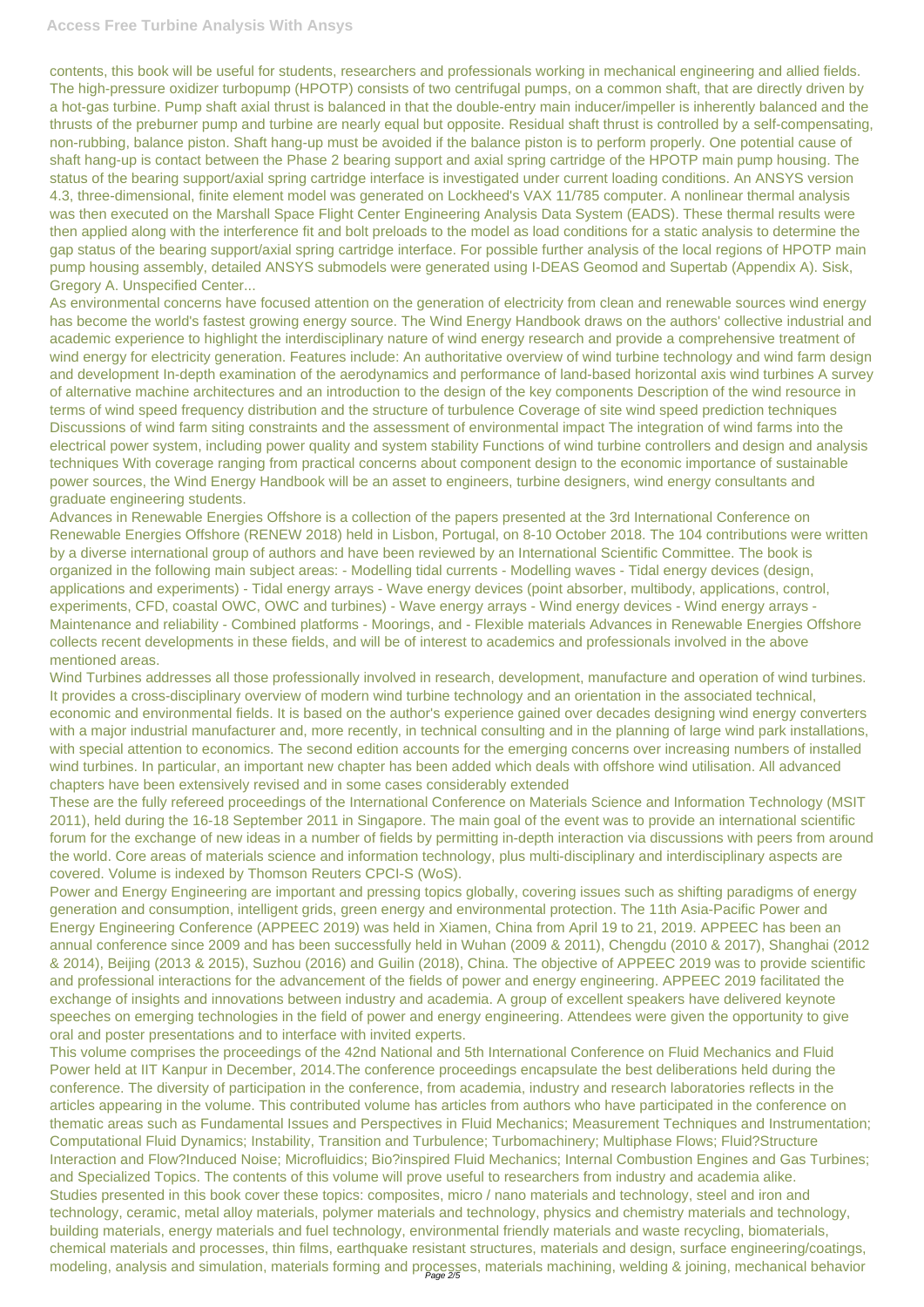& fracture , tooling testing and evaluation of materials.

Several modifications have been implemented to numerical simulation codes based on blade element momentum theory (BEMT), for application to the design of ocean current turbine (OCT) blades. The modifications were applied in terms of section modulus and include adjustments due to core inclusion, buoyancy, and added mass. Hydrodynamic loads and mode shapes were calculated using the modified BEMT based analysis tools. A 3D model of the blade was developed using SolidWorks. The model was integrated with ANSYS and several loading scenarios, calculated from the modified simulation tools, were applied. A complete stress and failure analysis was then performed. Additionally, the rainflow counting method was used on ocean current velocity data to determine the loading histogram for fatigue analysis. A constant life diagram and cumulative fatigue damage model were used to predict the OCT blade life. Due to a critical area of fatigue failure being found in the blade adhesive joint, a statistical analysis was performed on experimental adhesive joint data.

The development of new and effective analytical and numerical models is essential to understanding the performance of a variety of structures. As computational methods continue to advance, so too do their applications in structural performance modeling and analysis. Modeling and Simulation Techniques in Structural Engineering presents emerging research on computational techniques and applications within the field of structural engineering. This timely publication features practical applications as well as new research insights and is ideally designed for use by engineers, IT professionals, researchers, and graduate-level students. The 2016 International Conference on Mechanics and Architectural Design (MAD2016) were held in Suzhou, Jiangsu, China, 14 - 15 May 2016. The main objective of this conference is to provide a platform for researchers, academics and industrial professionals to present their research findings in the fields of Architecture, Mechanical and Civil Engineering.This proceedings consists of 90 articles selected after peer-review. It consists of 6 articles in Mechanics, and 84 articles covering research and development in Civil Engineering; addressing issues in building architecture and structure. Most of these projects were funded by the Chinese research agencies.

Selected, peer reviewed papers from the International Conference on Energy Efficient Technologies for Sustainability (ICEETS 2013), April 10-12, 2013, Tamilnadu, India

Turbine is the most critical component in hydropower plants as it affects the cost as well as overall performance of the plant. Hence, for the cost effective design of any hydropower project, it is very important to predict the hydraulic behavior and efficiency of hydro turbines before they are used. Experimental approach of predicting the performance of hydro turbine is costly and time consuming compared to CFD approach. This research work describes the fluid flow conditions and flow parameters within a radial turbine with regards to each part of the turbine. Fluid flow conditions and flow characteristics within the turbine are obtained by Computational Fluid Dynamics (CFD) simulation with the help of ANSYS software. The flow behavior is observed inside the turbine at different guide vane angles and maximum hydraulic efficiency is obtained for all cases and comparison is done between theoretical and experimental (CFD) efficiency. For all the different guide vane angles characteristic curves are verified. For every case inlet velocity is changed as 10m/s, 7m/s, 4m/s in sequence. CFD simulation is done with K- (SST) model and SIMPLEC algorithm."

This book comprises select proceedings of the 43rd National Systems Conference on Innovative and Emerging Trends in Engineering Systems (NSC 2019) held at the Indian Institute of Technology, Roorkee, India. The contents cover latest research in the highly multidisciplinary field of systems engineering, and discusses its various aspects like systems design, dynamics, analysis, modeling and simulation. Some of the topics covered include computing systems, consciousness systems, electrical systems, energy systems, manufacturing systems, mechanical systems, literary systems, social systems, and quantum and nano systems. Given the scope of the contents, this book will be useful for researchers and professionals from diverse engineering and management background.

The book contains the research contributions belonging to the Special Issue "Numerical Simulation of Wind Turbines", published in 2020-2021. They consist of 15 original research papers and 1 editorial. Different topics are discussed, from innovative design solutions for large and small wind turbine to control, from advanced simulation techniques to noise prediction. The variety of methods used in the research contributions testifies the need for a holistic approach to the design and simulation of modern wind turbines and will be able to stimulate the interest of the wind energy community. This book presents the proceedings of the 5th International Conference on Electrical, Control & Computer Engineering 2019, held in Kuantan, Pahang, Malaysia, on 29th July 2019. Consisting of two parts, it covers the conferences' main foci: Part 1 discusses instrumentation, robotics and control, while Part 2 addresses electrical power systems. The book appeals to professionals, scientists and researchers with experience in industry.The conference provided a platform for professionals, scientists and researchers with experience in industry. The book presents the select peer-reviewed proceedings of the International Conference on Emerging Trends in Design, Manufacturing, Materials and Thermal Sciences (ETDMMT 2020). The contents focus on latest research in product design, CAD/CAE/CFD, robotic systems, neural networks, thermal systems, alternative fuels, propulsion systems, environmental issues related to combustion, autonomous vehicles and alternative energy applications. In addition, the book also covers recent advances in automotive engineering and aerospace technologies. Given the range of contents covered, this book can be useful for students, researchers as well as practicing engineers. The success of any product sold to consumers is based, largely, on the longevity of the product. This concept can be extended by various methods of improvement including optimizing the initial creation structures which can lead to a more desired product and extend the product's time on the market. Design and Optimization of Mechanical Engineering Products is an essential research source that explores the structure and processes used in creating goods and the

methods by which these goods are improved in order to continue competitiveness in the consumer market. Featuring coverage on a broad range of topics including modeling and simulation, new product development, and multi-criteria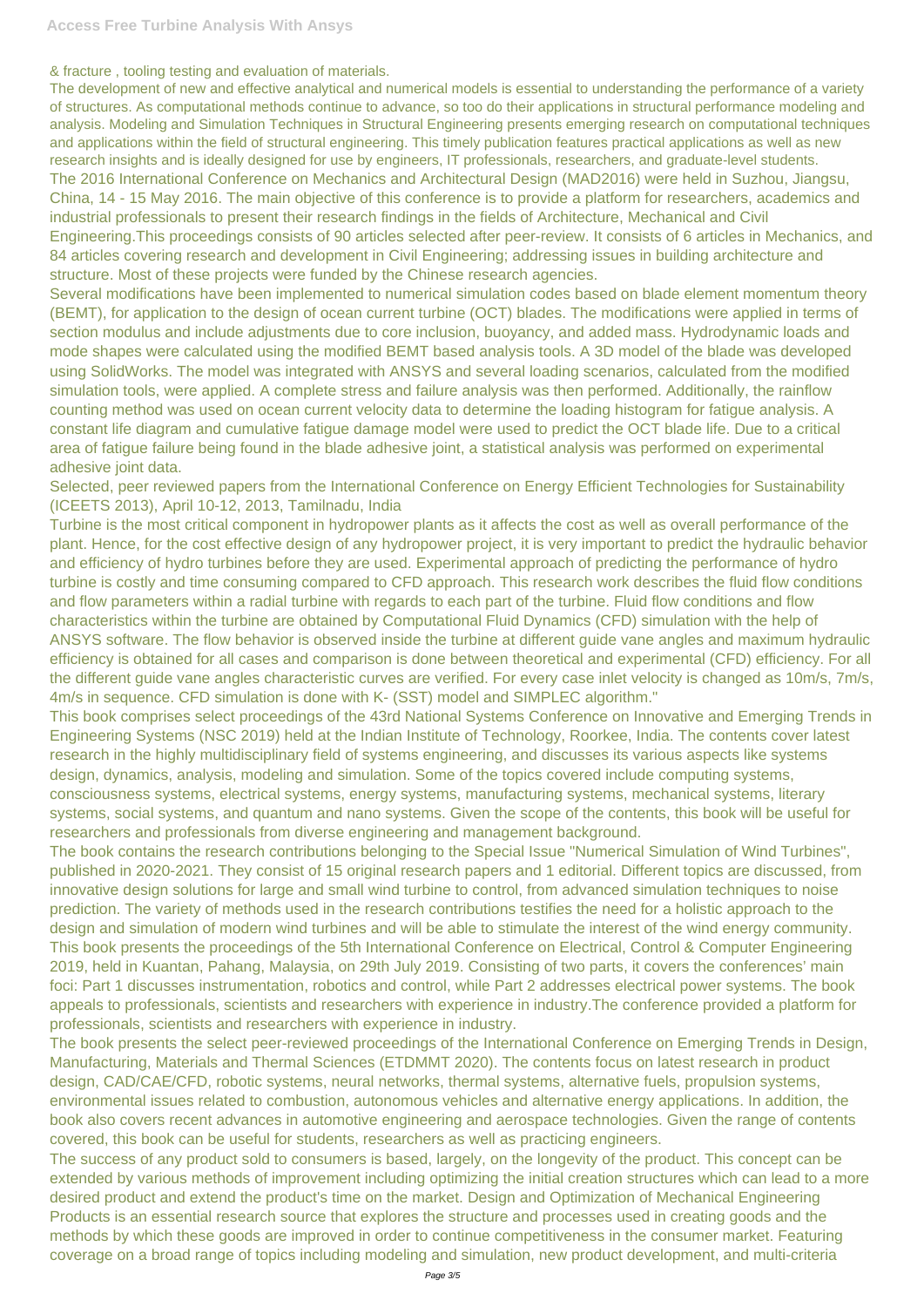## **Access Free Turbine Analysis With Ansys**

decision making, this publication is targeted toward students, practitioners, researchers, engineers, and academicians. Multi-body dynamics describes the physics of motion of an assembly of constrained or restrained bodies. As such it encompasses the behaviour of nearly every living or inanimate object in the universe. Multi-body dynamics - Monitoring and Simulation Techniques III includes papers from leading academic researchers, professional code developers, and practising engineers, covering recent fundamental advances in the field, as well as applications to a host of problems in industry.They broadly cover the areas: Multi-body methodology Structural dynamics Engine dynamics Vehicle dynamics ride and handling Machines and mechanisms Multi-body Dynamics is a unique volume, describing the latest developments in the field, supplemented by the latest enhancements in computer simulations, and experimental measurement techniques. Leading industrialists explain the importance attached to these developments in industrial problem solving.

This book comprises selected peer-reviewed proceedings of the International Conference on Advances in Industrial Automation and Smart Manufacturing (ICAIASM) 2019. The contents focus on innovative manufacturing processes, standards and technologies used to implement Industry 4.0, and industrial IoT based environment for smart manufacturing. The book particularly emphasizes on emerging industrial concepts like industrial IoT and cyber physical systems, advanced simulation and digital twin, wireless instrumentation, rapid prototyping and tooling, augmented reality, analytics and manufacturing operations management. Given the range of topics covered, this book will be useful for students, researchers as well as industry professionals.

An ocean current turbine was designed to harness the maximum available power outputted by a 2.23 m/s unidirectional ocean current. This design takes advantage of turbine blades which cover all of the available inlet area. The current challenges in the marine current turbine industry are addressed through material analysis and various computational fluid dynamic and structure simulations. By investigation through analysis in ANSYS Fluent it is possible to calculate probable forces on the new turbine design. Through pressure contour plotting and moment force evaluations we are able to show where the turbine can be optimized for efficiency geometrically. Static structure analysis through ANSYS allows areas of high stress and strain to be targeted. This process allows for structure and material optimization through eliminating key areas of high risk to material wear and cavitation. This work concentrates on optimizing the design of the marine current turbine for unidirectional flow purposes in the Gulf Stream of North Carolina with emphasis on torque and power output along with linear elastic structure analysis through deformation, stress, and strain plotting. The results show that the turbine with a shroud angle of 95 degrees yielded the best power output compared to shroud angles 75, 85, 95, and 105 degrees. The turbine length of 100 mm with a twist angle of 90 degrees proved to have the most optimum performance amongst all the cases studies. After addressing areas of high stress and strain through making the turbine blades thicker, the turbine was redesigned twice and simulated at a range of rotational frequency from 50 RPM to 250 RPM. The newly redesigned turbines with blades scaled 20 and 40 percent larger than previous trials had a power output around 12 and 18 Watts which is more than twice the highest power output previously studied for the give RPM. The third redesign of the turbine is offered as a highly suggested option for further research and phototyping for production of clean energy from North Carolina's Gulf Stream.

Finite Element Analysis and Design of a Composite Horizontal Axis Ocean Turbine

This book presents the papers from the latest international conference, following on from the highly successful previous conferences in this series held regularly since 1978. Papers cover all current and novel aspects of turbocharging systems design for boosting solutions for engine downsizing. The focus of the papers is on the application of turbocharger and other pressure charging devices to spark ignition (SI) and compression ignition (CI) engines in the passenger car and commercial vehicles. Novel boosting solutions for diesel engines operating in the industrial and marine market sectors are also included. The current emission legislations and environmental trends for reducing CO2 and fuel consumption are the major market forces in the transport (land and marine) and industry sectors. In these market sectors the internal combustion engine is the key product where downsizing is the driver for development for both SI and CI engines in the passenger car and commercial vehicle applications. The more stringent future market forces and environmental considerations mean more stringent engine downsizing, thus, novel systems are required to provide boosting solutions including hybrid, electric-motor and exhaust waste energy recovery systems for high efficiency, response, reliability, durability and compactness etc. For large engines the big challenge is to enhance the high specific power and efficiency

whilst reducing emission levels (Nox and Sox) with variable quality fuels. This will require turbocharging systems for very high boost pressure, efficiency and a high degree of system flexibility. Presents papers from all the latest international conference Papers cover all aspects of the turbocharging systems design for boosting solutions for engine downsizing The focus of the papers is on the application of turbocharger and other pressure charging devices to spark ignition (SI) and compression ignition (CI) engines in the passenger car and commercial vehicles

A composite 3 meter ocean current turbine blade has been designed and analyzed using Blade Element Theory (BET) and commercial Finite Element Modeling (FEM) code, ANSYS. It has been observed that using the numerical BET tool created, power production up to 141 kW is possible from a 3 bladed rotor in an ocean current of 2.5 m/s with the proposed blade design. The blade is of sandwich construction with carbon fiber skin and high density foam core. It also contains two webs made of S2-glass for added shear rigidity. Four design cases were analyzed, involving differences in hydrodynamic shape, material properties, and internal structure. Results from the linear static structural analysis revealed that the best design provides adequate stiffness and strength to produce the proposed power without any structural failure. An Eigenvalue Buckling analysis confirmed that the blade would not fail from buckling prior to overstressed laminate failure if the loading was to exceed the Safety Factor.

This book surveys reliability, availability, maintainability and safety (RAMS) analyses of various engineering systems. It Page 4/5